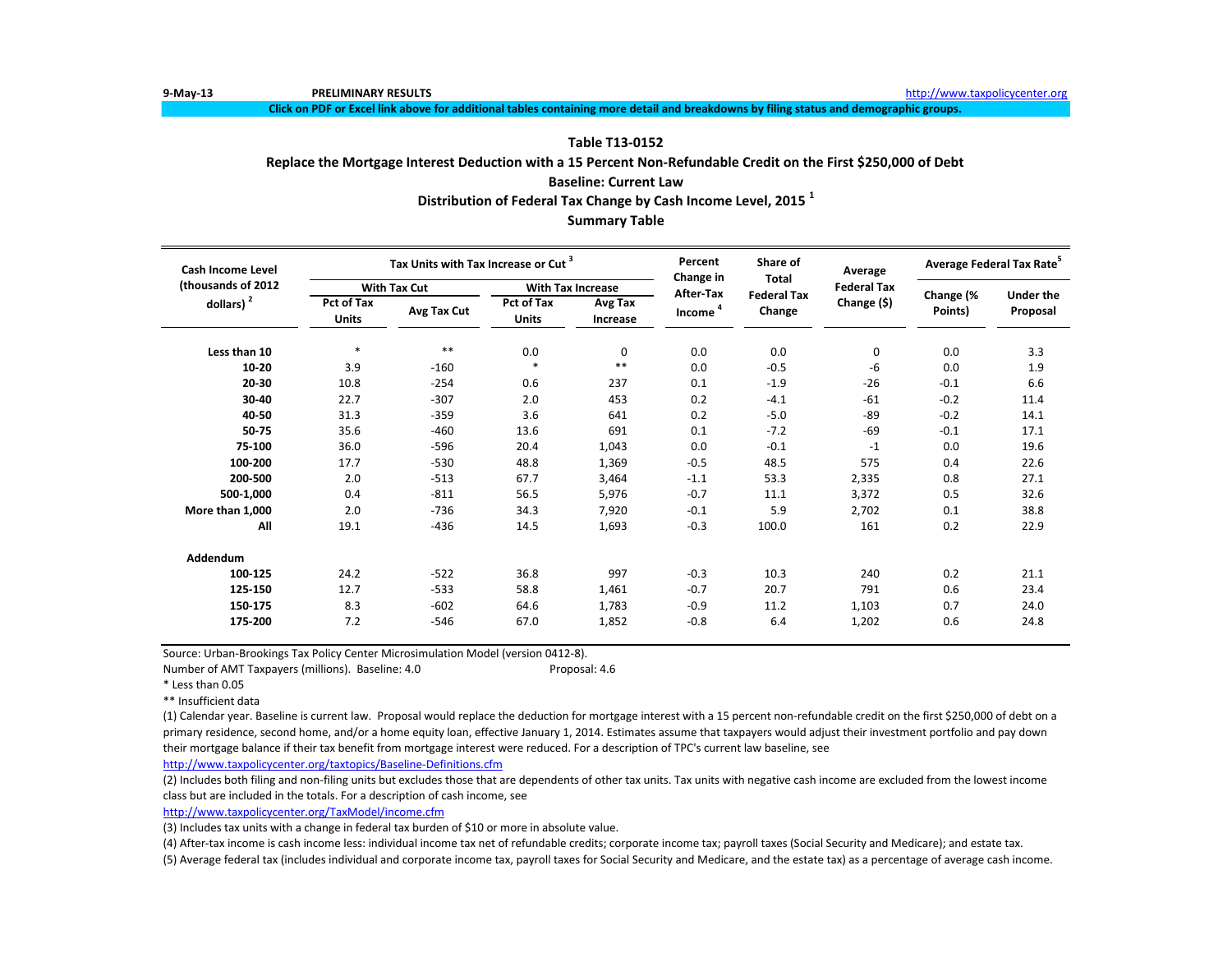## **Table T13-0152 Replace the Mortgage Interest Deduction with a 15 Percent Non-Refundable Credit on the First \$250,000 of Debt Baseline: Current Law Distribution of Federal Tax Change by Cash Income Level, 2015 <sup>1</sup> Detail Table**

| Cash Income Level<br>(thousands of 2012 |              | Percent of Tax Units <sup>3</sup> |                                     | <b>Share of Total</b><br><b>Federal Tax</b> | <b>Average Federal Tax Change</b> |         | <b>Share of Federal Taxes</b> |                              | Average Federal Tax Rate <sup>5</sup> |                              |
|-----------------------------------------|--------------|-----------------------------------|-------------------------------------|---------------------------------------------|-----------------------------------|---------|-------------------------------|------------------------------|---------------------------------------|------------------------------|
| dollars) $2$                            | With Tax Cut | <b>With Tax</b><br>Increase       | in After-Tax<br>Income <sup>4</sup> | Change                                      | <b>Dollars</b>                    | Percent | Change (%<br>Points)          | <b>Under the</b><br>Proposal | Change (%<br>Points)                  | <b>Under the</b><br>Proposal |
| Less than 10                            |              | 0.0                               | 0.0                                 | 0.0                                         | $\mathbf 0$                       | 0.0     | 0.0                           | 0.1                          | 0.0                                   | 3.3                          |
| 10-20                                   | 3.9          |                                   | 0.0                                 | $-0.5$                                      | $-6$                              | $-2.1$  | 0.0                           | 0.2                          | 0.0                                   | 1.9                          |
| 20-30                                   | 10.8         | 0.6                               | 0.1                                 | $-1.9$                                      | $-26$                             | $-1.5$  | 0.0                           | 1.1                          | $-0.1$                                | 6.6                          |
| 30-40                                   | 22.7         | 2.0                               | 0.2                                 | $-4.1$                                      | $-61$                             | $-1.4$  | $-0.1$                        | 2.6                          | $-0.2$                                | 11.4                         |
| 40-50                                   | 31.3         | 3.6                               | 0.2                                 | $-5.0$                                      | $-89$                             | $-1.3$  | $-0.1$                        | 3.3                          | $-0.2$                                | 14.1                         |
| 50-75                                   | 35.6         | 13.6                              | 0.1                                 | $-7.2$                                      | $-69$                             | $-0.6$  | $-0.2$                        | 10.1                         | $-0.1$                                | 17.1                         |
| 75-100                                  | 36.0         | 20.4                              | 0.0                                 | $-0.1$                                      | $-1$                              | 0.0     | $-0.1$                        | 9.5                          | 0.0                                   | 19.6                         |
| 100-200                                 | 17.7         | 48.8                              | $-0.5$                              | 48.5                                        | 575                               | 1.9     | 0.2                           | 23.3                         | 0.4                                   | 22.6                         |
| 200-500                                 | 2.0          | 67.7                              | $-1.1$                              | 53.3                                        | 2,335                             | 3.1     | 0.3                           | 16.0                         | 0.8                                   | 27.1                         |
| 500-1,000                               | 0.4          | 56.5                              | $-0.7$                              | 11.1                                        | 3,372                             | 1.5     | 0.0                           | 6.7                          | 0.5                                   | 32.6                         |
| More than 1,000                         | 2.0          | 34.3                              | $-0.1$                              | 5.9                                         | 2,702                             | 0.2     | $-0.2$                        | 26.9                         | 0.1                                   | 38.8                         |
| All                                     | 19.1         | 14.5                              | $-0.3$                              | 100.0                                       | 161                               | 0.9     | 0.0                           | 100.0                        | 0.2                                   | 22.9                         |
| Addendum                                |              |                                   |                                     |                                             |                                   |         |                               |                              |                                       |                              |
| 100-125                                 | 24.2         | 36.8                              | $-0.3$                              | 10.3                                        | 240                               | 1.0     | 0.0                           | 9.5                          | 0.2                                   | 21.1                         |
| 125-150                                 | 12.7         | 58.8                              | $-0.7$                              | 20.7                                        | 791                               | 2.4     | 0.1                           | 7.8                          | 0.6                                   | 23.4                         |
| 150-175                                 | 8.3          | 64.6                              | $-0.9$                              | 11.2                                        | 1,103                             | 2.8     | 0.1                           | 3.7                          | 0.7                                   | 24.0                         |
| 175-200                                 | 7.2          | 67.0                              | $-0.8$                              | 6.4                                         | 1,202                             | 2.6     | 0.0                           | 2.3                          | 0.6                                   | 24.8                         |

# **Baseline Distribution of Income and Federal Taxes**

**by Cash Income Level, 2015 <sup>1</sup>**

| Cash Income Level                  |                       | <b>Tax Units</b>           |                   | Pre-Tax Income          | <b>Federal Tax Burden</b> |                            | After-Tax Income  |                     | Average<br><b>Federal Tax</b> |
|------------------------------------|-----------------------|----------------------------|-------------------|-------------------------|---------------------------|----------------------------|-------------------|---------------------|-------------------------------|
| (thousands of 2012<br>dollars) $2$ | Number<br>(thousands) | Percent of<br><b>Total</b> | Average (dollars) | <b>Percent of Total</b> | Average (dollars)         | Percent of<br><b>Total</b> | Average (dollars) | Percent of<br>Total | Rate <sup>5</sup>             |
| Less than 10                       | 13,758                | 8.6                        | 5,491             | 0.6                     | 181                       | 0.1                        | 5,310             | 0.8                 | 3.3                           |
| 10-20                              | 22,829                | 14.2                       | 15,580            | 2.8                     | 296                       | 0.2                        | 15,283            | 3.6                 | 1.9                           |
| 20-30                              | 19,028                | 11.9                       | 25,863            | 3.9                     | 1,724                     | 1.2                        | 24,139            | 4.7                 | 6.7                           |
| 30-40                              | 17,708                | 11.1                       | 36,613            | 5.2                     | 4,232                     | 2.6                        | 32,381            | 5.9                 | 11.6                          |
| 40-50                              | 14,571                | 9.1                        | 46,902            | 5.4                     | 6,718                     | 3.4                        | 40,184            | 6.0                 | 14.3                          |
| 50-75                              | 26,865                | 16.8                       | 63,716            | 13.6                    | 10,981                    | 10.3                       | 52,735            | 14.6                | 17.2                          |
| 75-100                             | 15.478                | 9.7                        | 90,823            | 11.2                    | 17.778                    | 9.6                        | 73.045            | 11.6                | 19.6                          |
| 100-200                            | 21,848                | 13.6                       | 136,192           | 23.6                    | 30,204                    | 23.0                       | 105,988           | 23.8                | 22.2                          |
| 200-500                            | 5.910                 | 3.7                        | 288.460           | 13.5                    | 75,836                    | 15.7                       | 212.624           | 12.9                | 26.3                          |
| 500-1.000                          | 854                   | 0.5                        | 693,862           | 4.7                     | 223,053                   | 6.7                        | 470,809           | 4.1                 | 32.2                          |
| More than 1,000                    | 567                   | 0.4                        | 3,536,837         | 15.9                    | 1,369,639                 | 27.1                       | 2,167,199         | 12.6                | 38.7                          |
| All                                | 160,282               | 100.0                      | 78,595            | 100.0                   | 17,872                    | 100.0                      | 60,723            | 100.0               | 22.7                          |
| Addendum                           |                       |                            |                   |                         |                           |                            |                   |                     |                               |
| 100-125                            | 11,086                | 6.9                        | 117,684           | 10.4                    | 24,591                    | 9.5                        | 93.093            | 10.6                | 20.9                          |
| 125-150                            | 6,766                 | 4.2                        | 142,150           | 7.6                     | 32,452                    | 7.7                        | 109,697           | 7.6                 | 22.8                          |
| 150-175                            | 2,616                 | 1.6                        | 168,165           | 3.5                     | 39,258                    | 3.6                        | 128,907           | 3.5                 | 23.3                          |
| 175-200                            | 1,380                 | 0.9                        | 195,057           | 2.1                     | 47,118                    | 2.3                        | 147,939           | 2.1                 | 24.2                          |
|                                    |                       |                            |                   |                         |                           |                            |                   |                     |                               |

Source: Urban-Brookings Tax Policy Center Microsimulation Model (version 0412-8). Number of AMT Taxpayers (millions). Baseline: 4.0

(1) Calendar year. Baseline is current law. Proposal would replace the deduction for mortgage interest with a 15 percent non-refundable credit on the first \$250,000 of debt on a primary residence, second home, and/or a home equity loan, effective January 1, 2014. Estimates assume that taxpayers would adjust their investment portfolio and pay down their mortgage balance if their tax benefit from mortgage interest were reduced. For a description of TPC's current law baseline, see

<u><http://www.taxpolicycenter.org/taxtopics/Baseline-Definitions.cfm></u><br>(2) Includes both filing and non-filing units but excludes those that are dependents of other tax units. Tax units with negative cash income are excluded description of cash income, see

[http://www.taxpolicycente](http://www.taxpolicycenter.org/TaxModel/income.cfm)r.org/TaxModel/income.cfm

(3) Includes tax units with a change in federal tax burden of \$10 or more in absolute value.

(4) After-tax income is cash income less: individual income tax net of refundable credits; corporate income tax; payroll taxes (Social Security and Medicare); and estate tax.

<sup>\*</sup> Less than 0.05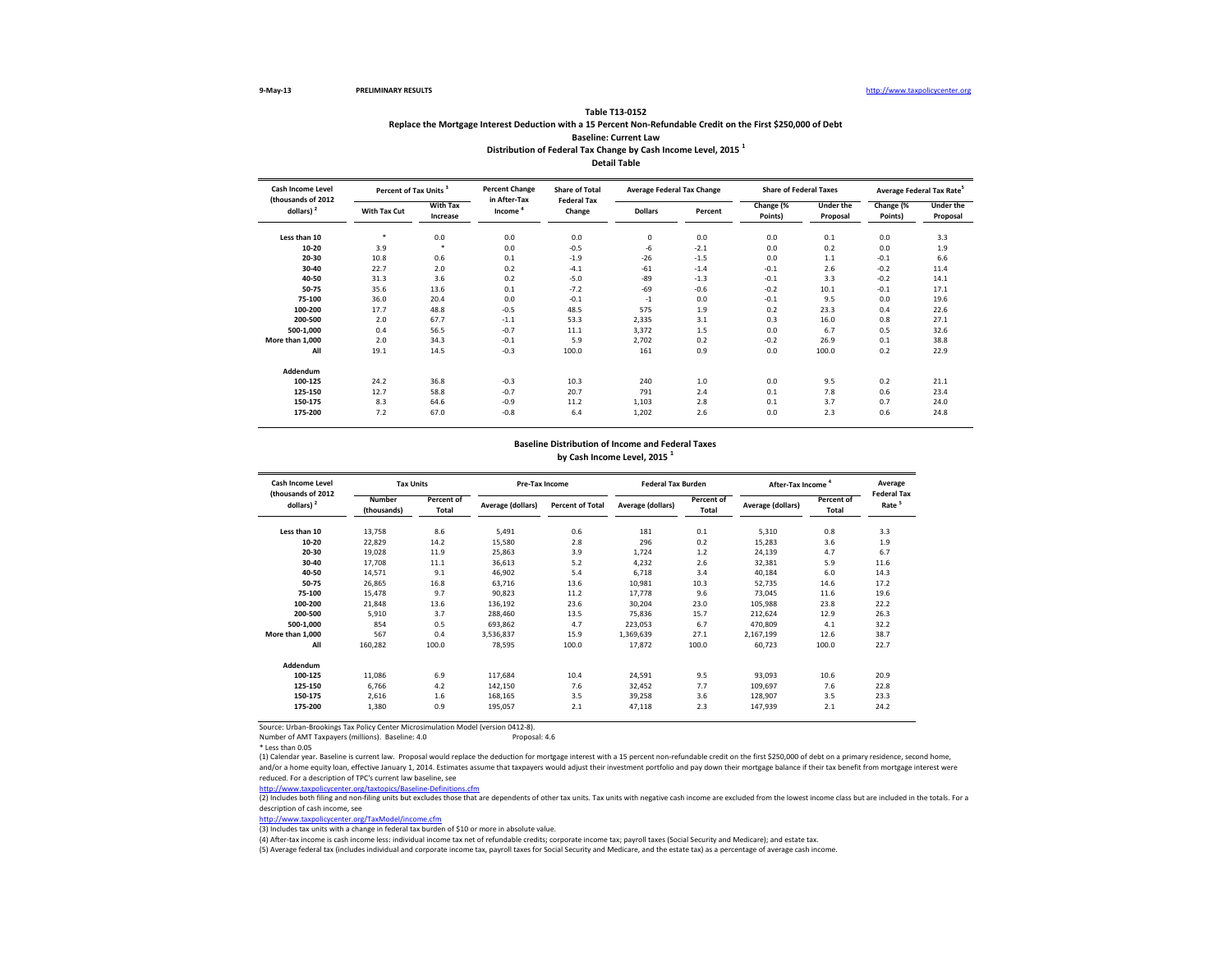## **Table T13-0152 Replace the Mortgage Interest Deduction with a 15 Percent Non-Refundable Credit on the First \$250,000 of Debt Baseline: Current Law Distribution of Federal Tax Change by Cash Income Level, 2015 <sup>1</sup> Detail Table - Single Tax Units**

| <b>Cash Income Level</b>           |              | Percent of Tax Units <sup>3</sup> |                                     | <b>Share of Total</b><br><b>Federal Tax</b> | <b>Average Federal Tax Change</b> |         | <b>Share of Federal Taxes</b> |                              | Average Federal Tax Rate <sup>5</sup> |                              |
|------------------------------------|--------------|-----------------------------------|-------------------------------------|---------------------------------------------|-----------------------------------|---------|-------------------------------|------------------------------|---------------------------------------|------------------------------|
| (thousands of 2012<br>dollars) $2$ | With Tax Cut | <b>With Tax</b><br>Increase       | in After-Tax<br>Income <sup>4</sup> | Change                                      | <b>Dollars</b>                    | Percent | Change (%<br>Points)          | <b>Under the</b><br>Proposal | Change (%<br>Points)                  | <b>Under the</b><br>Proposal |
| Less than 10                       | ×            | 0.0                               | 0.0                                 | 0.0                                         | $\mathbf 0$                       | 0.0     | 0.0                           | 0.6                          | 0.0                                   | 7.4                          |
| 10-20                              | 5.1          | $\ast$                            | 0.1                                 | $-2.8$                                      | $-8$                              | $-0.8$  | 0.0                           | 2.3                          | $-0.1$                                | 6.6                          |
| 20-30                              | 12.6         | 0.1                               | 0.1                                 | $-7.8$                                      | $-31$                             | $-1.1$  | $-0.1$                        | 4.6                          | $-0.1$                                | 11.1                         |
| 30-40                              | 24.2         | 0.7                               | 0.2                                 | $-12.1$                                     | $-57$                             | $-1.0$  | $-0.1$                        | 7.5                          | $-0.2$                                | 14.8                         |
| 40-50                              | 33.5         | 1.8                               | 0.2                                 | $-11.8$                                     | $-77$                             | $-0.9$  | $-0.1$                        | 8.5                          | $-0.2$                                | 18.2                         |
| 50-75                              | 22.7         | 22.8                              | $-0.2$                              | 19.1                                        | 83                                | 0.6     | 0.0                           | 20.5                         | 0.1                                   | 21.7                         |
| 75-100                             | 11.7         | 41.5                              | $-0.6$                              | 30.8                                        | 374                               | 1.7     | 0.1                           | 11.8                         | 0.4                                   | 24.4                         |
| 100-200                            | 4.7          | 48.4                              | $-0.8$                              | 54.2                                        | 759                               | 2.2     | 0.3                           | 16.4                         | 0.6                                   | 26.4                         |
| 200-500                            | 0.6          | 41.9                              | $-0.7$                              | 22.2                                        | 1,437                             | 1.7     | 0.1                           | 8.7                          | 0.5                                   | 29.7                         |
| 500-1,000                          | 0.2          | 36.6                              | $-0.5$                              | 5.4                                         | 2,317                             | 1.0     | 0.0                           | 3.6                          | 0.3                                   | 34.1                         |
| More than 1,000                    | 2.9          | 20.9                              | $-0.1$                              | 2.7                                         | 1,651                             | 0.1     | $-0.1$                        | 15.4                         | 0.1                                   | 41.3                         |
| All                                | 13.5         | 8.3                               | $-0.2$                              | 100.0                                       | 62                                | 0.7     | 0.0                           | 100.0                        | 0.1                                   | 21.6                         |
| Addendum                           |              |                                   |                                     |                                             |                                   |         |                               |                              |                                       |                              |
| 100-125                            | 6.5          | 46.7                              | $-0.7$                              | 22.8                                        | 571                               | 2.0     | 0.1                           | 7.8                          | 0.5                                   | 25.6                         |
| 125-150                            | 2.0          | 49.4                              | $-0.8$                              | 17.8                                        | 869                               | 2.3     | 0.1                           | 5.2                          | 0.6                                   | 27.4                         |
| 150-175                            | 2.1          | 54.8                              | $-1.0$                              | 9.5                                         | 1,301                             | 3.0     | 0.1                           | 2.2                          | 0.8                                   | 27.0                         |
| 175-200                            | 6.2          | 47.6                              | $-0.8$                              | 4.1                                         | 1,123                             | 2.2     | 0.0                           | 1.2                          | 0.6                                   | 26.4                         |

### **Baseline Distribution of Income and Federal Taxes**

**by Cash Income Level, 2015 <sup>1</sup>**

| Cash Income Level<br>(thousands of 2012 |                              | <b>Tax Units</b>    |                   | Pre-Tax Income          |                   | <b>Federal Tax Burden</b> | After-Tax Income <sup>4</sup> |                     | Average<br><b>Federal Tax</b> |
|-----------------------------------------|------------------------------|---------------------|-------------------|-------------------------|-------------------|---------------------------|-------------------------------|---------------------|-------------------------------|
| dollars) $2$                            | <b>Number</b><br>(thousands) | Percent of<br>Total | Average (dollars) | <b>Percent of Total</b> | Average (dollars) | Percent of<br>Total       | Average (dollars)             | Percent of<br>Total | Rate <sup>5</sup>             |
| Less than 10                            | 10,507                       | 14.6                | 5,427             | 1.8                     | 401               | 0.6                       | 5,026                         | 2.1                 | 7.4                           |
| 10-20                                   | 15,568                       | 21.6                | 15,496            | 7.6                     | 1,032             | 2.4                       | 14,464                        | 9.0                 | 6.7                           |
| 20-30                                   | 11,176                       | 15.5                | 25,685            | 9.1                     | 2,874             | 4.7                       | 22,811                        | 10.2                | 11.2                          |
| 30-40                                   | 9,526                        | 13.2                | 36,575            | 11.0                    | 5,451             | 7.6                       | 31,124                        | 11.9                | 14.9                          |
| 40-50                                   | 6,840                        | 9.5                 | 46,685            | 10.1                    | 8,552             | 8.6                       | 38,133                        | 10.5                | 18.3                          |
| 50-75                                   | 10,274                       | 14.3                | 63,117            | 20.4                    | 13,627            | 20.5                      | 49,491                        | 20.4                | 21.6                          |
| 75-100                                  | 3,678                        | 5.1                 | 90,100            | 10.4                    | 21,629            | 11.7                      | 68,471                        | 10.1                | 24.0                          |
| 100-200                                 | 3,188                        | 4.4                 | 133,751           | 13.4                    | 34,495            | 16.1                      | 99,256                        | 12.7                | 25.8                          |
| 200-500                                 | 690                          | 1.0                 | 292,471           | 6.4                     | 85,401            | 8.7                       | 207,070                       | 5.7                 | 29.2                          |
| 500-1,000                               | 103                          | 0.1                 | 699,403           | 2.3                     | 235,844           | 3.6                       | 463,559                       | 1.9                 | 33.7                          |
| More than 1.000                         | 72                           | 0.1                 | 3,544,924         | 8.0                     | 1,460,930         | 15.4                      | 2,083,994                     | 6.0                 | 41.2                          |
| All                                     | 72,071                       | 100.0               | 44,035            | 100.0                   | 9,459             | 100.0                     | 34,577                        | 100.0               | 21.5                          |
| Addendum                                |                              |                     |                   |                         |                   |                           |                               |                     |                               |
| 100-125                                 | 1.784                        | 2.5                 | 117,040           | 6.6                     | 29,361            | 7.7                       | 87,679                        | 6.3                 | 25.1                          |
| 125-150                                 | 916                          | 1.3                 | 142,986           | 4.1                     | 38,234            | 5.1                       | 104,751                       | 3.9                 | 26.7                          |
| 150-175                                 | 326                          | 0.5                 | 168,630           | 1.7                     | 44,142            | 2.1                       | 124,488                       | 1.6                 | 26.2                          |
| 175-200                                 | 162                          | 0.2                 | 195,386           | 1.0                     | 50,477            | 1.2                       | 144,909                       | 0.9                 | 25.8                          |

Source: Urban-Brookings Tax Policy Center Microsimulation Model (version 0412-8).

\* Less than 0.05

(1) Calendar year. Baseline is current law. Proposal would replace the deduction for mortgage interest with a 15 percent non-refundable credit on the first \$250,000 of debt on a primary residence, second home, and/or a home equity loan, effective January 1, 2014. Estimates assume that taxpayers would adjust their investment portfolio and pay down their mortgage balance if their tax benefit from mortgage interest were

<http://www.taxpolicycenter.org/taxtopics/Baseline-Definitions.cfm> reduced. For a description of TPC's current law baseline, see

 $\frac{1}{(2)}$  Includes both filing and non-filing units but excludes those that are dependents of other tax units. Tax units with negative cash income are excluded from the lowest income class but are included in the totals. description of cash income, see

[http://www.taxpolicycente](http://www.taxpolicycenter.org/TaxModel/income.cfm)r.org/TaxModel/income.cfm

(3) Includes tax units with a change in federal tax burden of \$10 or more in absolute value.

(4) After-tax income is cash income less: individual income tax net of refundable credits; corporate income tax; payroll taxes (Social Security and Medicare); and estate tax.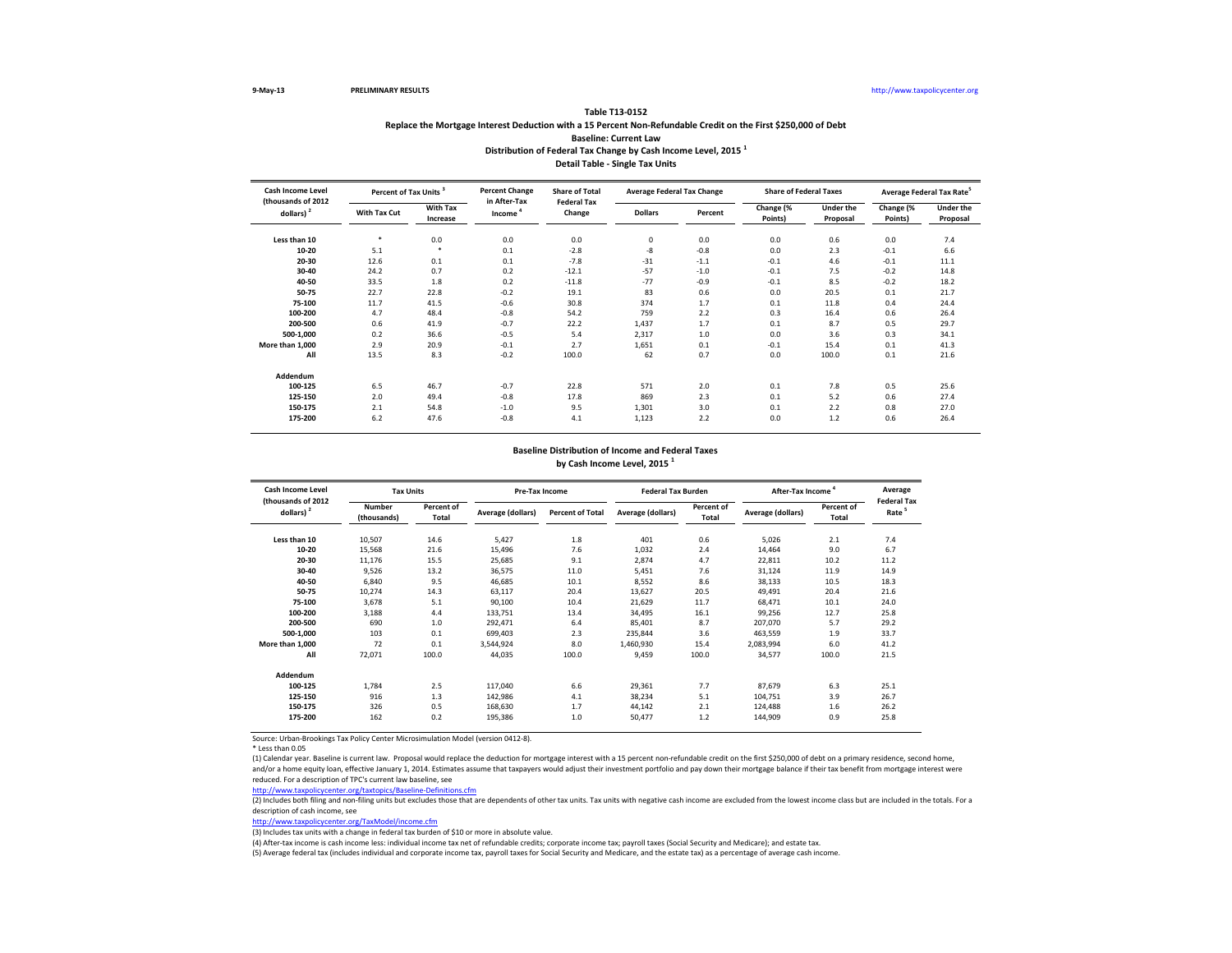## **Table T13-0152 Replace the Mortgage Interest Deduction with a 15 Percent Non-Refundable Credit on the First \$250,000 of Debt Baseline: Current Law Distribution of Federal Tax Change by Cash Income Level, 2015 <sup>1</sup> Detail Table - Married Tax Units Filing Jointly**

| <b>Cash Income Level</b><br>(thousands of 2012 |              | Percent of Tax Units <sup>3</sup> |                                     | <b>Share of Total</b><br><b>Federal Tax</b> | <b>Average Federal Tax Change</b> |         | <b>Share of Federal Taxes</b> |                              | Average Federal Tax Rate <sup>5</sup> |                              |
|------------------------------------------------|--------------|-----------------------------------|-------------------------------------|---------------------------------------------|-----------------------------------|---------|-------------------------------|------------------------------|---------------------------------------|------------------------------|
| dollars) $2$                                   | With Tax Cut | <b>With Tax</b><br>Increase       | in After-Tax<br>Income <sup>4</sup> | Change                                      | <b>Dollars</b>                    | Percent | Change (%<br>Points)          | <b>Under the</b><br>Proposal | Change (%<br>Points)                  | <b>Under the</b><br>Proposal |
| Less than 10                                   | 0.0          | 0.0                               | 0.0                                 | 0.0                                         | 0                                 | 0.0     | 0.0                           | 0.0                          | 0.0                                   | 3.2                          |
| 10-20                                          | 0.1          | 0.0                               | 0.0                                 | 0.0                                         | $\mathbf 0$                       | 0.0     | 0.0                           | 0.0                          | 0.0                                   | $-1.8$                       |
| 20-30                                          | 7.7          | 0.1                               | 0.1                                 | $-0.4$                                      | $-22$                             | $-5.3$  | 0.0                           | 0.1                          | $-0.1$                                | 1.5                          |
| 30-40                                          | 19.1         | 2.7                               | 0.2                                 | $-1.5$                                      | $-74$                             | $-3.4$  | 0.0                           | 0.4                          | $-0.2$                                | 5.7                          |
| 40-50                                          | 24.8         | 4.5                               | 0.2                                 | $-2.5$                                      | $-105$                            | $-2.6$  | 0.0                           | 0.9                          | $-0.2$                                | 8.3                          |
| 50-75                                          | 45.9         | 6.3                               | 0.4                                 | $-12.9$                                     | $-208$                            | $-2.4$  | $-0.2$                        | 5.0                          | $-0.3$                                | 12.9                         |
| 75-100                                         | 47.9         | 9.0                               | 0.3                                 | $-11.6$                                     | $-223$                            | $-1.4$  | $-0.2$                        | 8.1                          | $-0.2$                                | 17.5                         |
| 100-200                                        | 20.7         | 48.1                              | $-0.5$                              | 45.6                                        | 504                               | 1.7     | 0.2                           | 26.2                         | 0.4                                   | 21.7                         |
| 200-500                                        | 2.2          | 71.4                              | $-1.1$                              | 63.1                                        | 2,437                             | 3.3     | 0.4                           | 19.3                         | 0.9                                   | 26.6                         |
| 500-1,000                                      | 0.4          | 59.6                              | $-0.8$                              | 13.2                                        | 3,549                             | 1.6     | 0.1                           | 8.1                          | 0.5                                   | 32.4                         |
| More than 1,000                                | 1.8          | 36.7                              | $-0.1$                              | 7.0                                         | 2,881                             | 0.2     | $-0.2$                        | 31.7                         | 0.1                                   | 38.5                         |
| All                                            | 26.4         | 23.7                              | $-0.3$                              | 100.0                                       | 315                               | 1.0     | 0.0                           | 100.0                        | 0.2                                   | 24.5                         |
| Addendum                                       |              |                                   |                                     |                                             |                                   |         |                               |                              |                                       |                              |
| 100-125                                        | 29.0         | 33.2                              | $-0.1$                              | 5.5                                         | 123                               | 0.5     | $-0.1$                        | 10.2                         | 0.1                                   | 19.9                         |
| 125-150                                        | 15.0         | 59.7                              | $-0.7$                              | 21.1                                        | 741                               | 2.4     | 0.1                           | 8.9                          | 0.5                                   | 22.5                         |
| 150-175                                        | 9.5          | 66.3                              | $-0.8$                              | 11.7                                        | 1,047                             | 2.7     | 0.1                           | 4.3                          | 0.6                                   | 23.5                         |
| 175-200                                        | 7.6          | 70.1                              | $-0.8$                              | 7.3                                         | 1,197                             | 2.6     | 0.0                           | 2.8                          | 0.6                                   | 24.5                         |

### **Baseline Distribution of Income and Federal Taxes**

**by Cash Income Level, 2015 <sup>1</sup>**

| Cash Income Level<br>(thousands of 2012 |                              | <b>Tax Units</b>    |                   | Pre-Tax Income          |                   | <b>Federal Tax Burden</b> | After-Tax Income <sup>4</sup> |                     | Average<br><b>Federal Tax</b> |
|-----------------------------------------|------------------------------|---------------------|-------------------|-------------------------|-------------------|---------------------------|-------------------------------|---------------------|-------------------------------|
| dollars) $2$                            | <b>Number</b><br>(thousands) | Percent of<br>Total | Average (dollars) | <b>Percent of Total</b> | Average (dollars) | Percent of<br>Total       | Average (dollars)             | Percent of<br>Total | Rate <sup>5</sup>             |
| Less than 10                            | 1,225                        | 2.0                 | 4,634             | 0.1                     | 147               | 0.0                       | 4,486                         | 0.1                 | 3.2                           |
| 10-20                                   | 2,482                        | 4.0                 | 16,145            | 0.5                     | $-287$            | 0.0                       | 16,431                        | 0.7                 | $-1.8$                        |
| 20-30                                   | 3,253                        | 5.3                 | 26,193            | 1.0                     | 411               | 0.1                       | 25,783                        | 1.4                 | 1.6                           |
| 30-40                                   | 3,949                        | 6.4                 | 36,813            | 1.8                     | 2,182             | 0.4                       | 34,631                        | 2.2                 | 5.9                           |
| 40-50                                   | 4,568                        | 7.4                 | 47,297            | 2.6                     | 4,038             | 0.9                       | 43,259                        | 3.2                 | 8.5                           |
| 50-75                                   | 12,103                       | 19.6                | 64,376            | 9.5                     | 8,541             | 5.2                       | 55,834                        | 10.9                | 13.3                          |
| 75-100                                  | 10,130                       | 16.4                | 91,232            | 11.3                    | 16,176            | 8.3                       | 75,056                        | 12.3                | 17.7                          |
| 100-200                                 | 17,635                       | 28.5                | 136,887           | 29.5                    | 29,256            | 26.1                      | 107,631                       | 30.6                | 21.4                          |
| 200-500                                 | 5,043                        | 8.2                 | 287,748           | 17.8                    | 74,207            | 18.9                      | 213,541                       | 17.4                | 25.8                          |
| 500-1,000                               | 725                          | 1.2                 | 692,769           | 6.1                     | 221,174           | 8.1                       | 471,595                       | 5.5                 | 31.9                          |
| More than 1.000                         | 473                          | 0.8                 | 3,483,115         | 20.2                    | 1,337,579         | 31.9                      | 2,145,536                     | 16.4                | 38.4                          |
| All                                     | 61,905                       | 100.0               | 132,067           | 100.0                   | 31,997            | 100.0                     | 100,070                       | 100.0               | 24.2                          |
| Addendum                                |                              |                     |                   |                         |                   |                           |                               |                     |                               |
| 100-125                                 | 8,711                        | 14.1                | 117,867           | 12.6                    | 23,335            | 10.3                      | 94,532                        | 13.3                | 19.8                          |
| 125-150                                 | 5,555                        | 9.0                 | 142,053           | 9.7                     | 31,261            | 8.8                       | 110,793                       | 9.9                 | 22.0                          |
| 150-175                                 | 2,184                        | 3.5                 | 168,074           | 4.5                     | 38,415            | 4.2                       | 129,659                       | 4.6                 | 22.9                          |
| 175-200                                 | 1,185                        | 1.9                 | 194,987           | 2.8                     | 46,505            | 2.8                       | 148,482                       | 2.8                 | 23.9                          |

Source: Urban-Brookings Tax Policy Center Microsimulation Model (version 0412-8).

\* Less than 0.05

(1) Calendar year. Baseline is current law. Proposal would replace the deduction for mortgage interest with a 15 percent non-refundable credit on the first \$250,000 of debt on a primary residence, second home, and/or a home equity loan, effective January 1, 2014. Estimates assume that taxpayers would adjust their investment portfolio and pay down their mortgage balance if their tax benefit from mortgage interest were

<http://www.taxpolicycenter.org/taxtopics/Baseline-Definitions.cfm> reduced. For a description of TPC's current law baseline, see

(2) Includes both filing and non-filing units but excludes those that are dependents of other tax units. Tax units with negative cash income are excluded from the lowest income class but are included in the totals. For a description of cash income, see

[http://www.taxpolicycente](http://www.taxpolicycenter.org/TaxModel/income.cfm)r.org/TaxModel/income.cfm

(3) Includes tax units with a change in federal tax burden of \$10 or more in absolute value.

(4) After-tax income is cash income less: individual income tax net of refundable credits; corporate income tax; payroll taxes (Social Security and Medicare); and estate tax.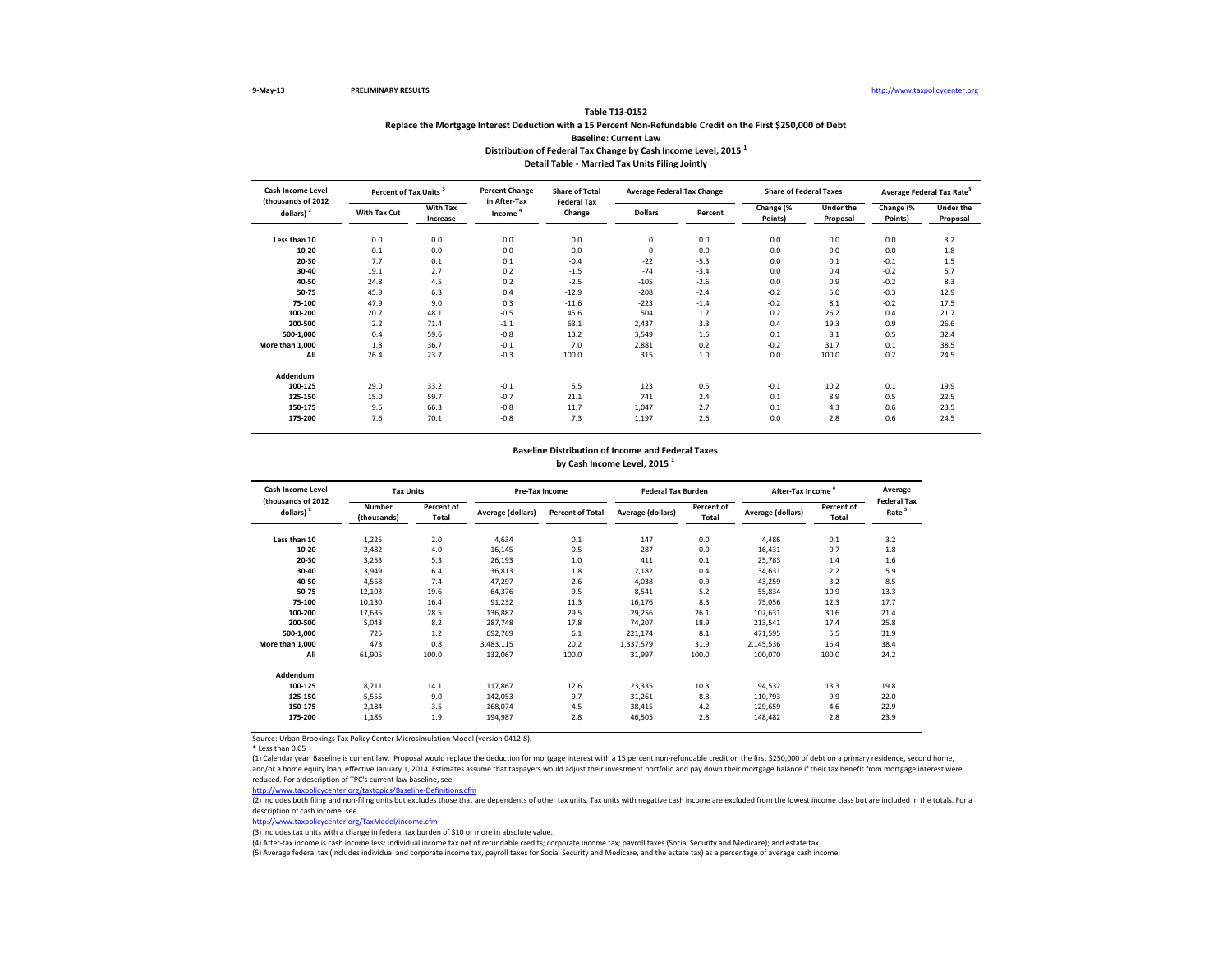## **Table T13-0152 Replace the Mortgage Interest Deduction with a 15 Percent Non-Refundable Credit on the First \$250,000 of Debt Baseline: Current Law Distribution of Federal Tax Change by Cash Income Level, 2015 <sup>1</sup> Detail Table - Head of Household Tax Units**

| Cash Income Level                  |              | Percent of Tax Units <sup>3</sup> |                                     | <b>Share of Total</b><br><b>Federal Tax</b> | <b>Average Federal Tax Change</b> |         | <b>Share of Federal Taxes</b> |                              | Average Federal Tax Rate <sup>5</sup> |                              |
|------------------------------------|--------------|-----------------------------------|-------------------------------------|---------------------------------------------|-----------------------------------|---------|-------------------------------|------------------------------|---------------------------------------|------------------------------|
| (thousands of 2012<br>dollars) $2$ | With Tax Cut | <b>With Tax</b><br>Increase       | in After-Tax<br>Income <sup>4</sup> | Change                                      | <b>Dollars</b>                    | Percent | Change (%<br>Points)          | <b>Under the</b><br>Proposal | Change (%<br>Points)                  | <b>Under the</b><br>Proposal |
| Less than 10                       | 0.0          | 0.0                               | 0.0                                 | 0.0                                         | $\mathbf 0$                       | 0.0     | 0.0                           | $-1.4$                       | 0.0                                   | $-16.2$                      |
| 10-20                              | 0.8          | $\ast$                            | 0.0                                 | $-0.6$                                      | $-1$                              | 0.1     | 0.0                           | $-6.4$                       | 0.0                                   | $-12.9$                      |
| 20-30                              | 6.2          | 2.1                               | 0.1                                 | $-6.4$                                      | $-13$                             | 2.8     | 0.0                           | $-1.4$                       | $-0.1$                                | $-1.8$                       |
| 30-40                              | 19.1         | 4.5                               | 0.2                                 | $-22.1$                                     | $-49$                             | $-1.6$  | $-0.2$                        | 7.9                          | $-0.1$                                | 8.1                          |
| 40-50                              | 34.4         | 6.2                               | 0.3                                 | $-33.1$                                     | $-100$                            | $-1.6$  | $-0.3$                        | 12.1                         | $-0.2$                                | 13.2                         |
| 50-75                              | 39.7         | 8.2                               | 0.2                                 | $-55.0$                                     | $-119$                            | $-1.1$  | $-0.5$                        | 30.3                         | $-0.2$                                | 17.4                         |
| 75-100                             | 20.2         | 38.5                              | $-0.4$                              | 40.9                                        | 250                               | 1.4     | 0.1                           | 18.0                         | 0.3                                   | 20.6                         |
| 100-200                            | 6.1          | 63.8                              | $-1.1$                              | 116.4                                       | 1,140                             | 3.6     | 0.6                           | 19.8                         | 0.9                                   | 24.8                         |
| 200-500                            | 0.2          | 69.1                              | $-1.5$                              | 49.7                                        | 3,147                             | 4.0     | 0.3                           | 7.7                          | $1.1$                                 | 28.3                         |
| 500-1,000                          | 0.0          | 56.8                              | $-0.6$                              | 5.9                                         | 2,873                             | 1.3     | 0.0                           | 2.7                          | 0.4                                   | 31.8                         |
| More than 1,000                    | 3.1          | 32.9                              | $-0.1$                              | 4.2                                         | 2,888                             | 0.2     | 0.0                           | 10.6                         | 0.1                                   | 37.1                         |
| All                                | 16.3         | 8.2                               | $-0.1$                              | 100.0                                       | 36                                | 0.6     | 0.0                           | 100.0                        | 0.1                                   | 13.7                         |
| Addendum                           |              |                                   |                                     |                                             |                                   |         |                               |                              |                                       |                              |
| 100-125                            | 8.0          | 61.2                              | $-1.0$                              | 55.0                                        | 923                               | 3.4     | 0.3                           | 10.0                         | 0.8                                   | 24.2                         |
| 125-150                            | 4.2          | 70.3                              | $-1.2$                              | 36.3                                        | 1,266                             | 3.6     | 0.2                           | 6.2                          | 0.9                                   | 25.8                         |
| 150-175                            | 1.8          | 64.9                              | $-1.4$                              | 19.4                                        | 1,775                             | 4.5     | 0.1                           | 2.7                          | 1.1                                   | 24.3                         |
| 175-200                            | 0.0          | 50.1                              | $-1.3$                              | 5.8                                         | 1,904                             | 3.9     | 0.0                           | 0.9                          | 1.0                                   | 26.1                         |

### **Baseline Distribution of Income and Federal Taxes**

**by Cash Income Level, 2015 <sup>1</sup>**

| Cash Income Level<br>(thousands of 2012 | <b>Tax Units</b>             |                     | Pre-Tax Income    |                         | <b>Federal Tax Burden</b> |                            | After-Tax Income <sup>4</sup> |                     | Average<br><b>Federal Tax</b> |
|-----------------------------------------|------------------------------|---------------------|-------------------|-------------------------|---------------------------|----------------------------|-------------------------------|---------------------|-------------------------------|
| dollars) $2$                            | <b>Number</b><br>(thousands) | Percent of<br>Total | Average (dollars) | <b>Percent of Total</b> | Average (dollars)         | Percent of<br><b>Total</b> | Average (dollars)             | Percent of<br>Total | Rate <sup>5</sup>             |
| Less than 10                            | 1,905                        | 8.0                 | 6,415             | 1.2                     | $-1,042$                  | $-1.4$                     | 7,457                         | 1.6                 | $-16.2$                       |
| 10-20                                   | 4,539                        | 19.1                | 15,554            | 6.8                     | $-2,006$                  | $-6.4$                     | 17,560                        | 8.9                 | $-12.9$                       |
| 20-30                                   | 4,290                        | 18.1                | 26,064            | 10.7                    | $-445$                    | $-1.4$                     | 26,509                        | 12.7                | $-1.7$                        |
| 30-40                                   | 3,808                        | 16.0                | 36,456            | 13.3                    | 2,998                     | 8.0                        | 33,458                        | 14.2                | 8.2                           |
| 40-50                                   | 2,797                        | 11.8                | 46,855            | 12.6                    | 6,292                     | 12.4                       | 40,562                        | 12.6                | 13.4                          |
| 50-75                                   | 3,923                        | 16.5                | 63,261            | 23.8                    | 11,140                    | 30.8                       | 52,120                        | 22.7                | 17.6                          |
| 75-100                                  | 1,387                        | 5.8                 | 90,105            | 12.0                    | 18,288                    | 17.9                       | 71,817                        | 11.1                | 20.3                          |
| 100-200                                 | 866                          | 3.7                 | 131,590           | 11.0                    | 31,430                    | 19.2                       | 100,159                       | 9.7                 | 23.9                          |
| 200-500                                 | 134                          | 0.6                 | 290,035           | 3.7                     | 78,826                    | 7.4                        | 211,209                       | 3.1                 | 27.2                          |
| 500-1,000                               | 17                           | 0.1                 | 697,882           | 1.2                     | 218,881                   | 2.7                        | 479,001                       | 0.9                 | 31.4                          |
| More than 1.000                         | 12                           | 0.1                 | 3,314,596         | 3.9                     | 1,227,823                 | 10.6                       | 2,086,774                     | 2.9                 | 37.0                          |
| All                                     | 23,746                       | 100.0               | 43,843            | 100.0                   | 5,976                     | 100.0                      | 37,867                        | 100.0               | 13.6                          |
| Addendum                                |                              |                     |                   |                         |                           |                            |                               |                     |                               |
| 100-125                                 | 505                          | 2.1                 | 116,678           | 5.7                     | 27,267                    | 9.7                        | 89,411                        | 5.0                 | 23.4                          |
| 125-150                                 | 243                          | 1.0                 | 141,549           | 3.3                     | 35,205                    | 6.0                        | 106,344                       | 2.9                 | 24.9                          |
| 150-175                                 | 92                           | 0.4                 | 168,648           | 1.5                     | 39,228                    | 2.6                        | 129,420                       | 1.3                 | 23.3                          |
| 175-200                                 | 26                           | 0.1                 | 196,399           | 0.5                     | 49,307                    | 0.9                        | 147,092                       | 0.4                 | 25.1                          |

Source: Urban-Brookings Tax Policy Center Microsimulation Model (version 0412-8).

\* Less than 0.05

(1) Calendar year. Baseline is current law. Proposal would replace the deduction for mortgage interest with a 15 percent non-refundable credit on the first \$250,000 of debt on a primary residence, second home, and/or a home equity loan, effective January 1, 2014. Estimates assume that taxpayers would adjust their investment portfolio and pay down their mortgage balance if their tax benefit from mortgage interest were

<http://www.taxpolicycenter.org/taxtopics/Baseline-Definitions.cfm> reduced. For a description of TPC's current law baseline, see

 $\frac{1}{(2)}$  Includes both filing and non-filing units but excludes those that are dependents of other tax units. Tax units with negative cash income are excluded from the lowest income class but are included in the totals. description of cash income, see

[http://www.taxpolicycente](http://www.taxpolicycenter.org/TaxModel/income.cfm)r.org/TaxModel/income.cfm

(3) Includes tax units with a change in federal tax burden of \$10 or more in absolute value.

(4) After-tax income is cash income less: individual income tax net of refundable credits; corporate income tax; payroll taxes (Social Security and Medicare); and estate tax.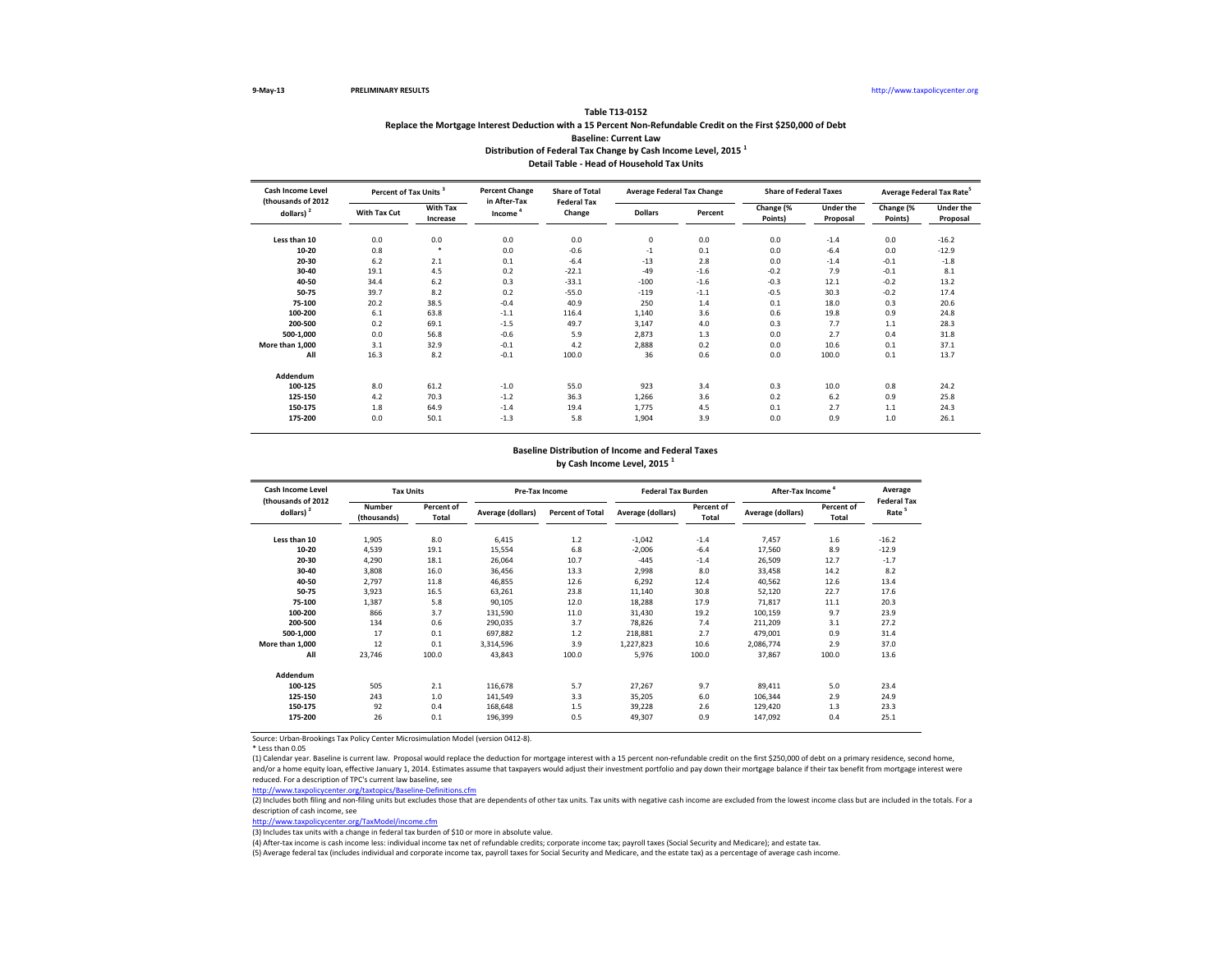## **Table T13-0152 Replace the Mortgage Interest Deduction with a 15 Percent Non-Refundable Credit on the First \$250,000 of Debt Baseline: Current Law Distribution of Federal Tax Change by Cash Income Level, 2015 <sup>1</sup> Detail Table - Tax Units with Children**

| Cash Income Level<br>(thousands of 2012 |              | Percent of Tax Units <sup>3</sup> |                                     | <b>Share of Total</b><br><b>Federal Tax</b> | <b>Average Federal Tax Change</b> |         | <b>Share of Federal Taxes</b> |                       | Average Federal Tax Rate <sup>5</sup> |                              |
|-----------------------------------------|--------------|-----------------------------------|-------------------------------------|---------------------------------------------|-----------------------------------|---------|-------------------------------|-----------------------|---------------------------------------|------------------------------|
| dollars) $2$                            | With Tax Cut | <b>With Tax</b><br>Increase       | in After-Tax<br>Income <sup>4</sup> | Change                                      | <b>Dollars</b>                    | Percent | Change (%<br>Points)          | Under the<br>Proposal | Change (%<br>Points)                  | <b>Under the</b><br>Proposal |
| Less than 10                            | 0.0          | 0.0                               | 0.0                                 | 0.0                                         | 0                                 | 0.0     | 0.0                           | $-0.3$                | 0.0                                   | $-19.0$                      |
| 10-20                                   | 0.2          | 0.1                               | 0.0                                 | 0.0                                         | 0                                 | 0.0     | 0.0                           | $-1.2$                | 0.0                                   | $-16.2$                      |
| 20-30                                   | 3.0          | 1.8                               | 0.0                                 | $-0.1$                                      | $-3$                              | 0.2     | 0.0                           | $-0.6$                | 0.0                                   | $-4.8$                       |
| 30-40                                   | 14.1         | 5.9                               | 0.1                                 | $-0.7$                                      | $-22$                             | $-1.1$  | 0.0                           | 0.9                   | $-0.1$                                | 5.8                          |
| 40-50                                   | 25.5         | 8.7                               | 0.1                                 | $-1.5$                                      | $-57$                             | $-1.1$  | $-0.1$                        | 1.9                   | $-0.1$                                | 11.0                         |
| 50-75                                   | 40.5         | 12.7                              | 0.2                                 | $-6.3$                                      | $-121$                            | $-1.2$  | $-0.2$                        | 7.6                   | $-0.2$                                | 15.7                         |
| 75-100                                  | 45.2         | 18.1                              | 0.2                                 | $-4.2$                                      | $-108$                            | $-0.6$  | $-0.2$                        | 9.5                   | $-0.1$                                | 18.5                         |
| 100-200                                 | 19.9         | 56.4                              | $-0.7$                              | 42.8                                        | 709                               | 2.4     | 0.2                           | 26.7                  | 0.5                                   | 22.3                         |
| 200-500                                 | 1.7          | 82.9                              | $-1.5$                              | 53.0                                        | 3,150                             | 4.2     | 0.5                           | 19.2                  | 1.1                                   | 27.3                         |
| 500-1,000                               | 0.4          | 69.5                              | $-1.0$                              | 11.0                                        | 4,511                             | 2.0     | 0.0                           | 8.0                   | 0.7                                   | 32.7                         |
| More than 1,000                         | 2.0          | 47.1                              | $-0.2$                              | 6.0                                         | 3,968                             | 0.3     | $-0.3$                        | 28.2                  | 0.1                                   | 38.3                         |
| All                                     | 20.3         | 22.2                              | $-0.4$                              | 100.0                                       | 323                               | 1.5     | 0.0                           | 100.0                 | 0.3                                   | 22.7                         |
| Addendum                                |              |                                   |                                     |                                             |                                   |         |                               |                       |                                       |                              |
| 100-125                                 | 29.2         | 40.2                              | $-0.3$                              | 7.4                                         | 251                               | 1.0     | 0.0                           | 10.4                  | 0.2                                   | 20.6                         |
| 125-150                                 | 13.2         | 68.4                              | $-0.9$                              | 18.9                                        | 969                               | 3.1     | 0.1                           | 9.2                   | 0.7                                   | 22.8                         |
| 150-175                                 | 7.9          | 77.2                              | $-1.1$                              | 10.5                                        | 1,391                             | 3.5     | 0.1                           | 4.4                   | 0.8                                   | 24.2                         |
| 175-200                                 | 6.5          | 79.1                              | $-1.1$                              | 6.0                                         | 1,547                             | 3.3     | 0.1                           | 2.7                   | 0.8                                   | 24.9                         |

# **Baseline Distribution of Income and Federal Taxes**

**by Cash Income Level, 2015 <sup>1</sup>**

| Cash Income Level<br>(thousands of 2012 | <b>Tax Units</b>      |                            |                   | Pre-Tax Income          |                   | <b>Federal Tax Burden</b>  | After-Tax Income  |                     | Average                                 |
|-----------------------------------------|-----------------------|----------------------------|-------------------|-------------------------|-------------------|----------------------------|-------------------|---------------------|-----------------------------------------|
| dollars) $2$                            | Number<br>(thousands) | Percent of<br><b>Total</b> | Average (dollars) | <b>Percent of Total</b> | Average (dollars) | Percent of<br><b>Total</b> | Average (dollars) | Percent of<br>Total | <b>Federal Tax</b><br>Rate <sup>5</sup> |
| Less than 10                            | 2,529                 | 5.0                        | 5,929             | 0.3                     | $-1,125$          | $-0.3$                     | 7,053             | 0.5                 | $-19.0$                                 |
| 10-20                                   | 5,460                 | 10.7                       | 15,660            | 1.7                     | $-2,539$          | $-1.2$                     | 18,198            | 2.6                 | $-16.2$                                 |
| 20-30                                   | 5,227                 | 10.3                       | 25,991            | 2.7                     | $-1,231$          | $-0.6$                     | 27,222            | 3.7                 | $-4.7$                                  |
| 30-40                                   | 5,001                 | 9.8                        | 36,549            | 3.7                     | 2,129             | 1.0                        | 34,421            | 4.4                 | 5.8                                     |
| 40-50                                   | 4,223                 | 8.3                        | 46,968            | 4.0                     | 5,230             | 2.0                        | 41,737            | 4.5                 | 11.1                                    |
| 50-75                                   | 8,572                 | 16.8                       | 64,230            | 11.0                    | 10,173            | 7.8                        | 54,057            | 11.9                | 15.8                                    |
| 75-100                                  | 6.412                 | 12.6                       | 91,213            | 11.7                    | 17.003            | 9.7                        | 74.211            | 12.2                | 18.6                                    |
| 100-200                                 | 9,954                 | 19.5                       | 137,109           | 27.2                    | 29,852            | 26.5                       | 107,257           | 27.5                | 21.8                                    |
| 200-500                                 | 2.772                 | 5.4                        | 288,339           | 15.9                    | 75,639            | 18.7                       | 212.701           | 15.2                | 26.2                                    |
| 500-1.000                               | 401                   | 0.8                        | 692,814           | 5.5                     | 221,936           | 7.9                        | 470,878           | 4.9                 | 32.0                                    |
| More than 1,000                         | 249                   | 0.5                        | 3,372,806         | 16.7                    | 1,288,516         | 28.5                       | 2,084,290         | 13.3                | 38.2                                    |
| All                                     | 50,995                | 100.0                      | 98,292            | 100.0                   | 22,023            | 100.0                      | 76,268            | 100.0               | 22.4                                    |
| Addendum                                |                       |                            |                   |                         |                   |                            |                   |                     |                                         |
| 100-125                                 | 4,855                 | 9.5                        | 118,116           | 11.4                    | 24,071            | 10.4                       | 94,045            | 11.7                | 20.4                                    |
| 125-150                                 | 3,217                 | 6.3                        | 142,188           | 9.1                     | 31,509            | 9.0                        | 110,679           | 9.2                 | 22.2                                    |
| 150-175                                 | 1,239                 | 2.4                        | 168,368           | 4.2                     | 39,273            | 4.3                        | 129,095           | 4.1                 | 23.3                                    |
| 175-200                                 | 642                   | 1.3                        | 194,930           | 2.5                     | 47,073            | 2.7                        | 147,858           | 2.4                 | 24.2                                    |
|                                         |                       |                            |                   |                         |                   |                            |                   |                     |                                         |

Source: Urban-Brookings Tax Policy Center Microsimulation Model (version 0412-8).

\* Less than 0.05

Note: Tax units with children are those claiming an exemption for children at home or away from home.

(1) Calendar year. Baseline is current law. Proposal would replace the deduction for mortgage interest with a 15 percent non-refundable credit on the first \$250,000 of debt on a primary residence, second home, and/or a home equity loan, effective January 1, 2014. Estimates assume that taxpayers would adjust their investment portfolio and pay down their mortgage balance if their tax benefit from mortgage interest were reduced. For a description of TPC's current law baseline, see

<u><http://www.taxpolicycenter.org/taxtopics/Baseline-Definitions.cfm></u><br>(2) Includes both filing and non-filing units but excludes those that are dependents of other tax units. Tax units with negative cash income are excluded description of cash income, see

[http://www.taxpolicycente](http://www.taxpolicycenter.org/TaxModel/income.cfm)r.org/TaxModel/income.cfm

(3) Includes tax units with a change in federal tax burden of \$10 or more in absolute value.

(4) After-tax income is cash income less: individual income tax net of refundable credits; corporate income tax; payroll taxes (Social Security and Medicare); and estate tax.